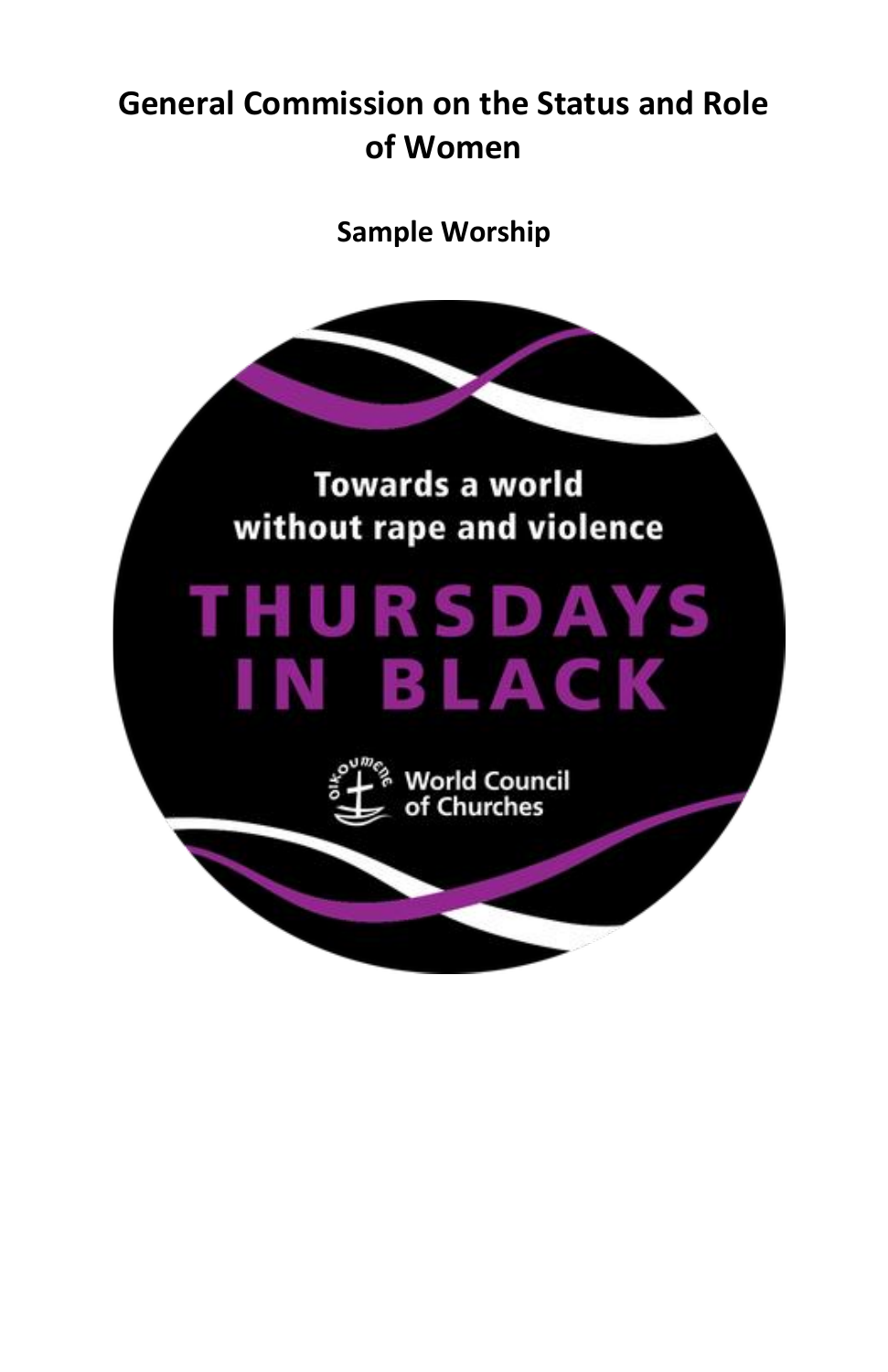### **Morning Devotion**

*(In Observance of Thursdays in Black Campaign)*

### **Gathering Music**

### **Moment of Silence**

### **Call to Worship**

- Leader: In the midst of hunger and war,
- People: *We celebrate the promise of plenty and peace.*
- Leader: In the midst of oppression and tyranny,
- People: *We celebrate the promise of service and freedom.*
- Leader: In the midst of doubt and despair,
- People: *We celebrate the promise of faith and hope.*
- Leader: In the midst of fear and betrayal,
- People: *We celebrate the promise of joy and loyalty.*
- Leader: In the midst of hatred and death,
- People: *We celebrate the promise of love and life.*
- Leader: In the midst of sin and decay,
- People: *We celebrate the promise of salvation and renewal.*
- Leader: In the midst of death on every side,
- All: *We celebrate the promise of the living Christ!*

### **Song of Praise "We Are One In The Spirit"**

### **Invocation** (*in unison)*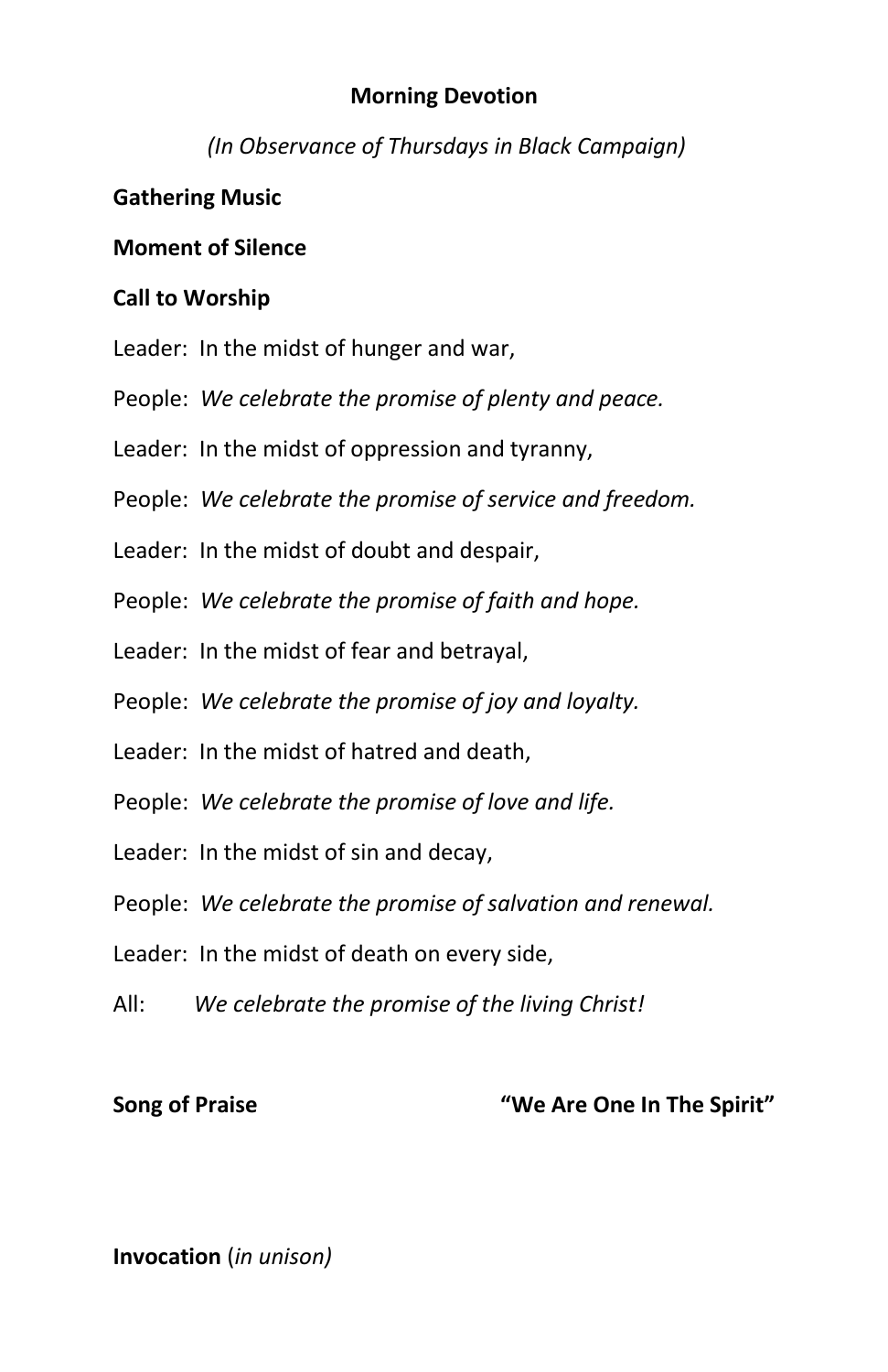*Our God, who are among us, many are your names.* 

*Our recognition come, Your spirit as one,*

*Within us as it is around us.*

*We must share this day our daily bread.*

*And empower one another,*

*As we are empowered by you.*

*You do not walk with us into temptation.*

*But you journey with us from our deliverance from evil,*

*For you are the justice,*

*And the passion,*

*And the very life within us. Amen.*

### **What is the Thursdays In Black Campaign by Shelby Ruch-Teegarden**

### **Reading with Libation\*** (pouring of water)

(Each paragraph can be read by a different person)

On today, I bring the tears of *African women*, of those who survived, and those, who never made it. Our tears as victims of war and internal conflicts. Our tears as women whose story was never told. Our tears as women, struggling to survive.

I bring the tears of *Asian women*; our tears as victims of female sexual slavery and trafficking. Our tears, as those young girls who had no choice.

I bring the tears of *Caribbean women*; our tears from our homes as beaten wives, the tears of those of us, whose bruises were ignored by the pastor in our church.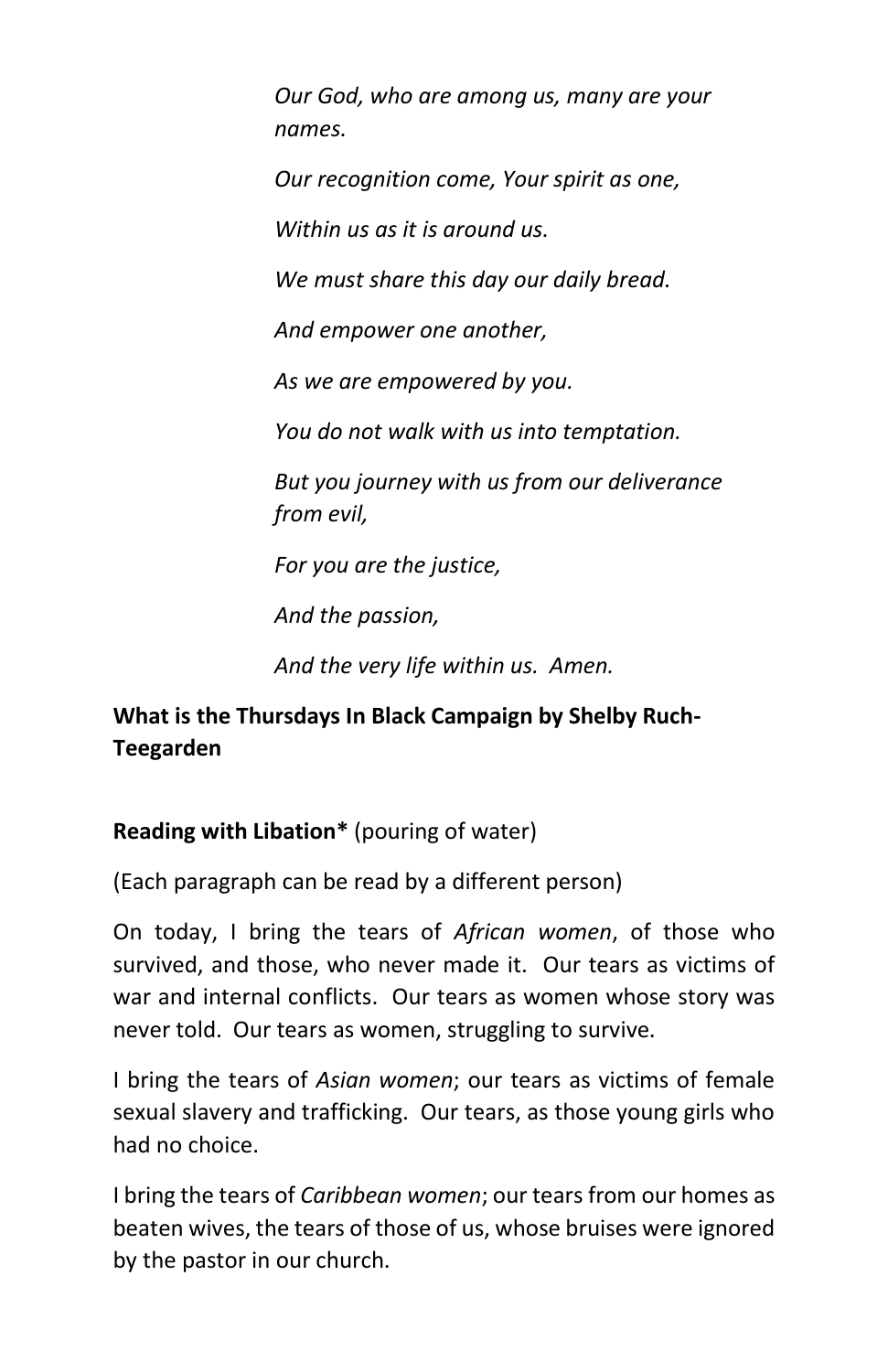I bring the tears of *European women*; our tears as our talents have been stifled and dreams suffocated because the system is built on the power of dominant groups.

I bring the tears of *Latin American Women*; the tears as women who have experienced diverse forms of violence in the spheres of work, family and in the public square, but also in the privacy of our own bodies.

I bring the tears of the *women of the Middle East*; our tears as we cry for our children, lost in the war, lost in the fight for liberty.

I bring the tears of *Native American women*; our tears as our theological voices are undermined, and the divisions between that keep us powerless.

I bring the tears of the *women of the Pacific Islands*; our tears as we watch our Islands being destroyed by nuclear testing and colonization.

I bring the tears of all *young women and girls* from all the continents because the problems each one of us names, is common to every one of us around the world.

*In our tears we recognize each other, from continent to continent, from country to country, through our tears we look at each other, because of our tears, we stay together, we bond, we will move forward as God gives us grace.*

### **Prayer for Thursdays in Black**

*Creating God, Mother of us all, We are your beloved, formed in your image and nurtured in the depth of your dark womb. You breathed life into our flesh and sent us to do your work in the world, to care for each other and for all of creation as we would care for you: our life and our breath.* 

*Wherever we are in your world there are survivors, victims, bystanders, and perpetrators of gender-based violence.*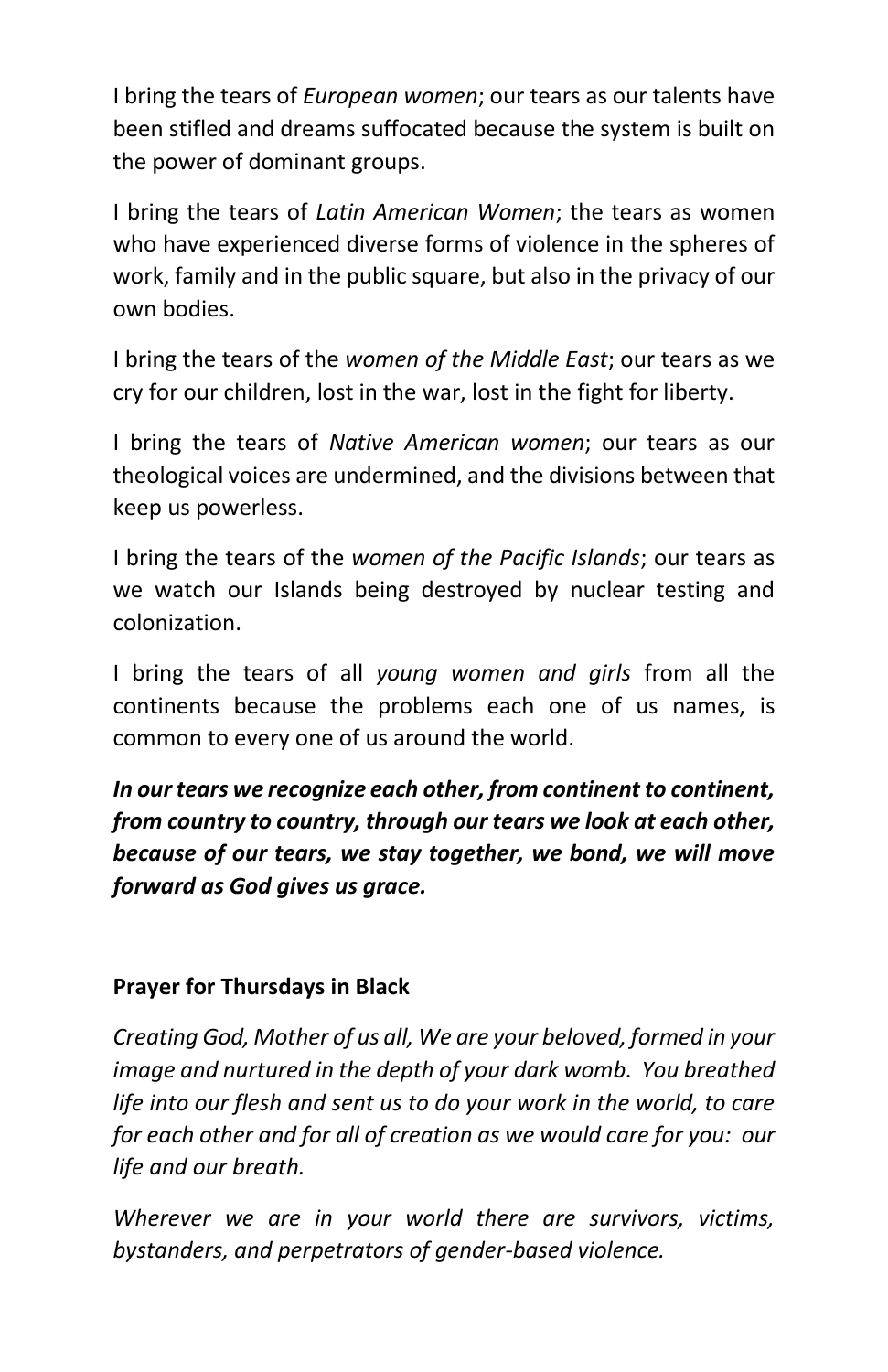*This violence is destroying your sacred creation, breaking and mutilating bodies, crushing spirits, stealing dignity, abusing trust, seizing power, and violating your beloved.*

*As long as violence exists among your people, anywhere, we will not be whole. Until your creation is healed, we will wear black in solidarity with people around the world to honor the courage and resilience of the victims and survivors of gender-based violence while committing to work toward an end to such violence.*

*May black remind us of the unimaginable deep love you have for us and the cavernous well of tears shed by communities broken by violence.*

*And may black remind us of the hope for transformation that you have planted within the dark belly of the earth. A hope that grows stronger every time a cycle of violence is broken and nurtured by each action against violence and rape.* 

*Creating God, as long as we have breath, may we work with perseverance toward restoring your creation. Amen.* 

**Closing Song: Closing Prayer (***in unison)*  **There is a line of women, extending back to Eve Whose role in shaping history, God only could conceive. And though, through endless ages, their witness was repressed, God valued and encouraged them, through whom the world was blessed.**

*∞ Depart in Peace ∞*